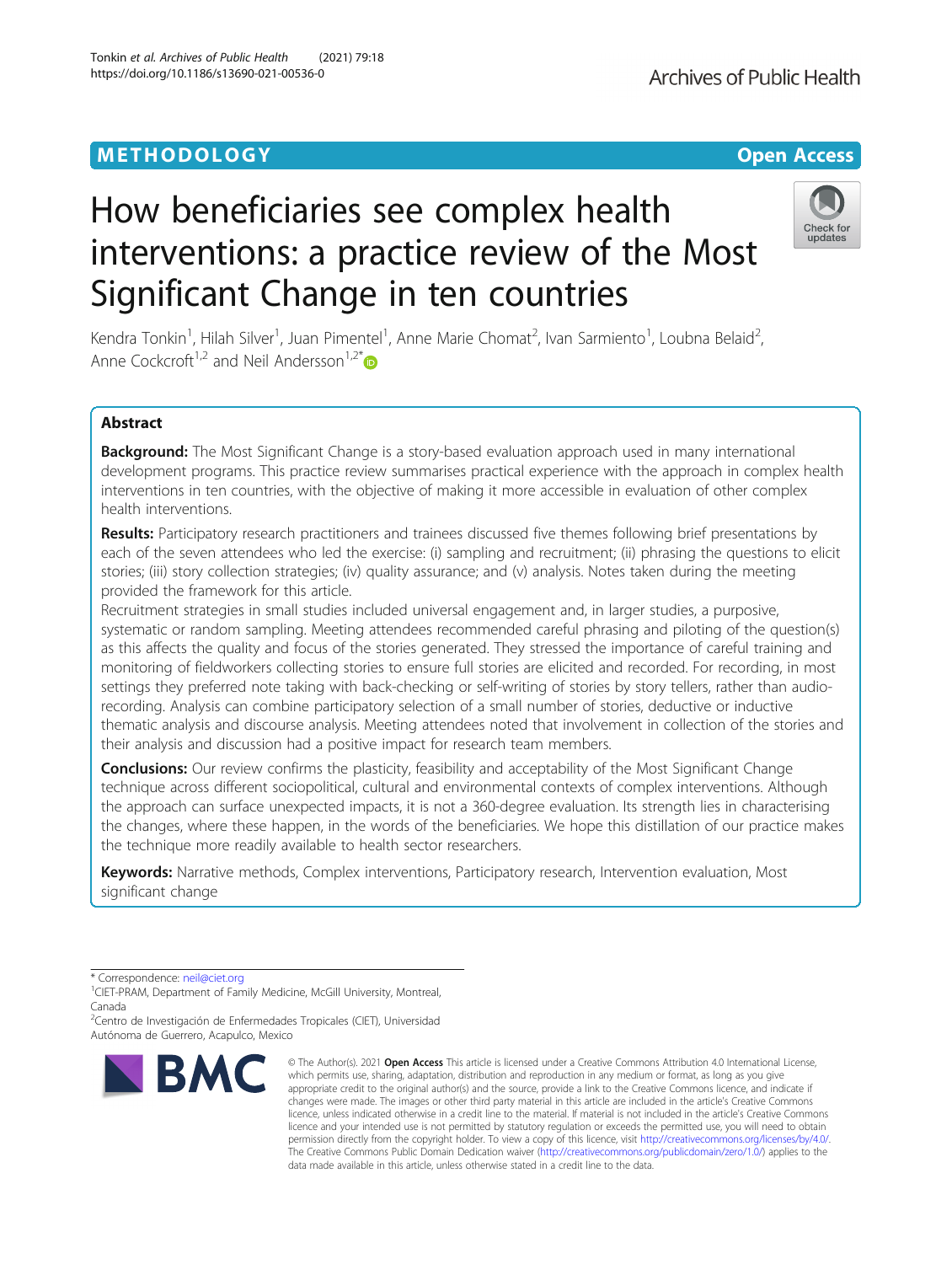#### Background

Challenges of evaluating complex health interventions are prominent in current public health debates. Evaluations may be hasty, incomplete  $[1]$  $[1]$  or biased towards successful interventions [[2\]](#page-7-0). Complex health interventions are all context dependent, yet many evaluations fail to take account of local knowledge and experience [\[3](#page-7-0)]. Narratives can capture local experience, providing a "bridge between data-derived facts and local contextual knowledge" [[4\]](#page-7-0).

Narrative evaluation is not a new field, and there is eloquent work on 'active voicing' [\[5](#page-7-0)] and the objectification of personal experience  $[6, 7]$  $[6, 7]$  $[6, 7]$  $[6, 7]$ . The approach is a continuing subject of debate and development, especially the question of whose voice, its representation (format as words, poetry, pictures, and so forth) and who ascribes meaning [\[8](#page-7-0), [9](#page-7-0)]. It remains a truism that "we naturally talk about ourselves and our lives in a storied way, and we can learn about our lives from these stories" [[10](#page-7-0)].

Development research [\[11](#page-7-0), [12\]](#page-7-0), conservation [\[13,](#page-7-0) [14](#page-7-0)] and education [\[15](#page-7-0)–[17\]](#page-7-0) have integrated local narratives into evaluation for decades. The Most Significant Change (MSC) technique can document how people experience complex interventions [[18\]](#page-7-0). This approach to narrative evaluation arose from frustrations with conventional evaluation which uses prescriptive criteria to verify achievement of objectives. In contrast, MSC collects stories describing the changes that the intervention beneficiaries experience. This can help to understand how the intervention works, whatever its complexity, informing the evaluation and making subsequent interventions more relevant to their local contexts [\[19\]](#page-7-0). Conventional evaluation seldom looks beyond simple accountability, like budget disbursement and attainment of stated objectives. Narrative evaluation reaches beyond accountability to be concerned with learning and transformation – how the beneficiaries live the intervention [\[20\]](#page-7-0). Narrative evaluation and its collective analysis can itself contribute to positive change among the participants involved and the fieldworkers who collect their stories [\[21](#page-7-0), [22](#page-7-0)].

There are few reports of MSC in evaluation of health interventions and these deal with very specific situations [[23,](#page-7-0) [24\]](#page-7-0). This practice review summarizes health sector experience with MSC in participatory initiatives in ten different settings with the objective of making this flexible and inexpensive technique more accessible for evaluation of complex health interventions.

#### Methods

In January 2019, the Centro de Investigación de Enfermedades Tropicales and Participatory Research at Mc-Gill convened a meeting in Montreal, Canada. The meeting shared experience of the Most Significant Change technique and discussed recommendations for a generalizable method. Attendees included seasoned researchers with decades of MSC experience in Africa and the Americas, including Canada. It also included graduate students working on their first research projects.

Seven participants, all included as co-authors, presented their experience in ten countries to explore MSC in complex health interventions. Meeting attendees considered five methodological issues including recruitment, the questions to elicit stories, story collection, quality control and analysis. All decisions about recommendations were taken by consensus. Two meeting attendees (KT and HS) transcribed notes they took during the meeting. They supplemented these by contacting participants after the meeting. With a third attendee (JP), they conducted a hybrid thematic analysis to the meeting report [\[25](#page-7-0)]. The analysis used the initial themes with inductive subthemes emerging during the analysis.

#### Results

Meeting attendees included physicians, epidemiologists, public health specialists and graduate students in family medicine and primary care. Their experience of the MSC technique covered 805 stories (Table [1](#page-2-0)).

#### Sampling & recruitment

MSC in complex health interventions can differ from conventional qualitative methods on matters of sampling. The technique focuses on the experience of change where this happens, so recruitment to meet this objective involves important biases. MSC is rarely a comprehensive evaluation of the intervention. Sampling focuses on those who have experienced the intervention, and who can best describe what worked. In their use of MSC, the projects represented at this meeting did not aim to describe the average or usual effect of an intervention. They gathered accounts of positive or negative change (or no change) to describe what the intervention can do or had done for intended beneficiaries.

The starting point for any evaluation is who contributes evidence or, in this case, who tells the stories. For smaller interventions, it may be possible to collect narratives from all participants. In the pilot project on culturally safe medical education in Colombia [\[26](#page-7-0)], for example, all 13 medical students participating in the intervention contributed stories of change (Table [1,](#page-2-0) project 7).

Large-scale or multi-site interventions present representation challenges and selection sets the limits of interpretation. Most projects discussed during the meeting used purposive sampling to select story tellers. In most cases, fieldworkers purposively selected story tellers they thought might have benefited from the intervention. In the Botswana HIV prevention project, fieldworkers who facilitated workshops selected young women to tell stories (Table [1,](#page-2-0) project 4). In Nigeria (Table [1,](#page-2-0) project 3),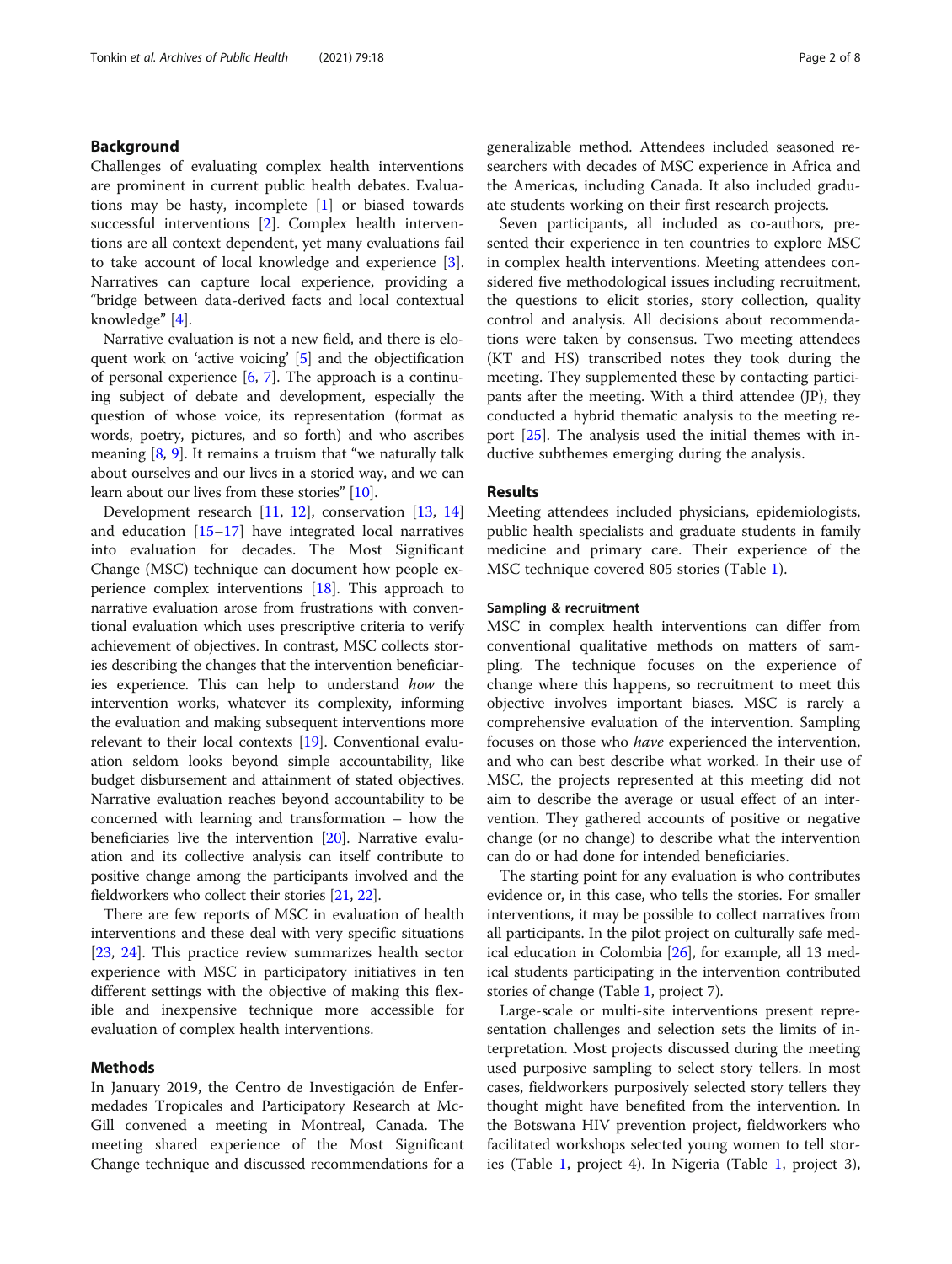#### <span id="page-2-0"></span>Table 1 Most significant change evaluations of public health research interventions

| Name of<br>project                                                                          | Country                                                   | Intervention                                                                                              | Study design                                                            | Intervention<br>participants                                                                                                     | Number<br>οf<br>stories                                                | Sample                     | Recording<br>method                                    | <b>Analysis</b>                                           |
|---------------------------------------------------------------------------------------------|-----------------------------------------------------------|-----------------------------------------------------------------------------------------------------------|-------------------------------------------------------------------------|----------------------------------------------------------------------------------------------------------------------------------|------------------------------------------------------------------------|----------------------------|--------------------------------------------------------|-----------------------------------------------------------|
| 1. AIDS<br>prevention for<br>the choice<br>disabled<br>$(2008 - 2012)$                      | Botswana<br>Namibia<br>and<br>Eswatini                    | Structural intervention<br>for primary HIV<br>prevention among<br>vulnerable young<br>women               | Cluster<br>randomized<br>controlled trial                               | 75 communities (25 in<br>each country)<br>randomized to one or<br>more of three<br>interventions or control                      | 89 BW<br>76 FW                                                         | Purposive<br>by<br>country | Notes by<br>story<br>collectors                        | Hierarchical<br>Deductive<br>thematic                     |
| 2. Proyecto<br>Buena Semilla<br>$(2013 - 2019)$                                             | Guatemala                                                 | Women's Circles to<br>empower women as<br>agents of change in<br>their lives, families and<br>communities | Parallel group<br>non-<br>randomized<br>pilot study                     | > 230 in deliberative<br>dialogue<br>> 550 in Women's<br>Circles<br>> 60 community health<br>workers and traditional<br>midwives | 207                                                                    | Purposive                  | Audio-<br>recording<br>by trained<br>interviewer       | Deductive<br>and<br>inductive<br>thematic                 |
| 3. Video<br>edutainment<br>& maternal<br>outcomes in<br>Toro, Nigeria<br>$(2015 - 2020)$    | Nigeria                                                   | Universal home visits to<br>pregnant women and<br>their spouses                                           | Cluster<br>randomized<br>controlled trial<br>in stepped<br>wedge design | Six wards in one local<br>government authority.<br>33,000 households with<br>population of 260,000.                              | 23<br>women<br>21 men<br>14 visitors<br>6 govt<br>officers<br>64 total | Purposive                  | Notes by<br>story<br>collectors                        | Hierarchical<br>Deductive<br>and<br>inductive<br>thematic |
| 4. Inter-<br>ministerial Na-<br>tional Struc-<br>tural Interven-<br>tion Trial<br>2014-2018 | Botswana                                                  | Structural intervention<br>to reduce HIV infections,<br>particularly among<br>marginalized young<br>women | Cluster<br>randomized<br>controlled trial                               | Five intervention<br>districts, total population<br>of about 275,000                                                             | 117<br>young<br>women                                                  | Purposive                  | Notes by<br>story<br>collectors                        | Inductive<br>thematic                                     |
| 5. Camino<br>Verde dengue<br>trial<br>$(2008 - 2015)$                                       | Mexico &<br>Nicaragua                                     | Community<br>mobilization for dengue<br>prevention                                                        | Cluster<br>randomized<br>controlled trial                               | 18,838 households in<br>Nicaragua and Mexico<br>with a total population<br>of 85,182 residents                                   | 16<br>facilitators                                                     | Purposive                  | Self-<br>recorded                                      | Grounded<br>theory;<br>discourse<br>analysis              |
| 6. Safe birth in<br>cultural safety<br>$(2015 - 2017)$                                      | Mexico                                                    | Support for traditional<br>midwives including<br>stipend, apprentices,<br>cultural brokers                | Cluster<br>randomized<br>controlled trial                               | 8000 households<br>> 28 traditional<br>midwives<br>> 29 midwife<br>apprentices<br>> 17 intercultural<br>brokers                  | 84                                                                     | Purposive                  | Notes by<br>story<br>collectors                        | Reflexive<br>thematic                                     |
| 7. Pilot cultural Colombia<br>safety training<br>(2016)                                     |                                                           | Participation in<br>community-based cul-<br>tural safety training<br>program                              | Qualitative<br>descriptive<br>study                                     | 13 final-year medical<br>students                                                                                                | 13                                                                     | Universal                  | Self-<br>recorded                                      | Inductive<br>thematic                                     |
| 8. Training in<br>evidence-<br>based<br>planning<br>$(2015 - 2016)$                         | Botswana:<br>participants<br>from 14<br>SADC<br>countries | Participation in course<br>on evidence-based<br>planning, including ses-<br>sion on MSC technique         | Course<br>practical                                                     | 64 Health planners and<br>researchers (4 classes)                                                                                | 64                                                                     | Universal                  | Notes by<br>fellow<br>students in<br>pairs             | Inductive<br>thematic                                     |
| 9. Safe birth in<br>post-conflict<br>setting (2019-<br>2020)                                | Uganda                                                    | Co-design of safe-birth<br>intervention                                                                   | Cross sectional<br>study                                                | 3 service providers, 3<br>men, 3 women, 2<br>female youth, 3 male<br>youth, 3 CHWs, 3<br>traditional midwives                    | 20                                                                     | Purposive                  | Notes by<br>male and<br>females<br>story<br>collectors | Inductive<br>thematic                                     |
| 10. McGill<br>Participatory<br>Research<br>course<br>$(2016 - 2018)$                        | Canada                                                    | Course on Participatory<br>Research, including<br>session on MSC                                          | Course<br>practical                                                     | 75 graduate students (3<br>classes)                                                                                              | 75                                                                     | Universal                  | Self-<br>recorded                                      | Inductive<br>and<br>deductive<br>thematic                 |

SADC Southern Africa Development Community. Countries represented on the courses: Botswana, Lesotho, Malawi, Mauritius, Namibia, Seychelles, Swaziland, Tanzania, Zambia and Zimbabwe (Anglophone); Democratic Republic of Congo and Madagascar (Francophone); Angola, and Mozambique (Lusophone)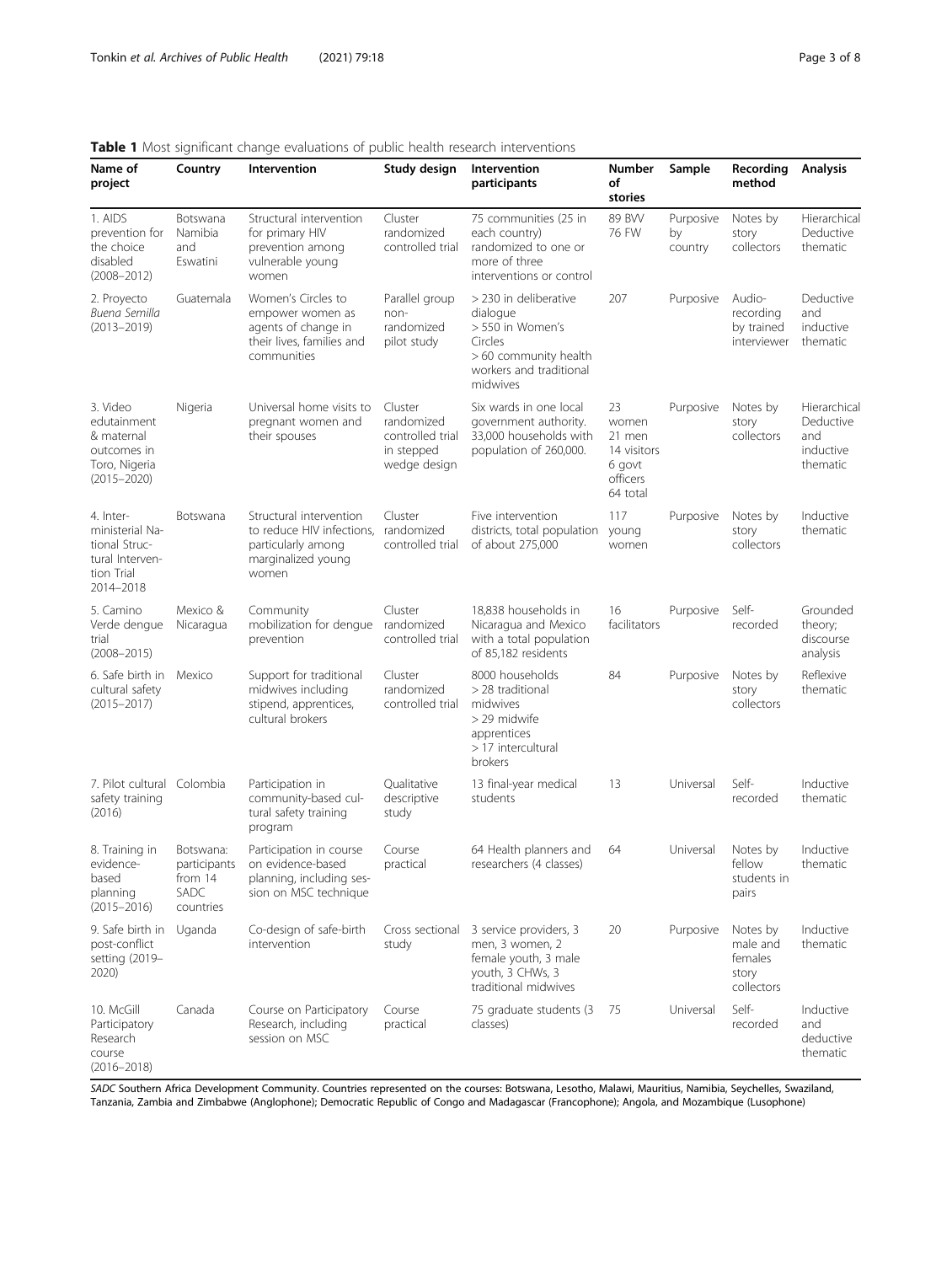fieldworkers who did home visits visited women and men who could provide narratives of change. This approach tries to highlight the experience of change. It says little about the proportion who experience the change or about those who do not experience it. In Uganda, the coordinator and community midwife selected MSC contributors from participants in project activities (fuzzy cognitive mapping, focus group discussions, and deliberative dialogue), with stories elicited from each of several defined stakeholder groups (women, men, youth, traditional midwives, community health workers, and service providers) (Table [1](#page-2-0), project 9).

Sampling can be stratified to ensure representation of specific intended beneficiaries. This strategy provides information on similarities and variability between stakeholders. Researchers in the trial on safe birth in Mexico (Table [1](#page-2-0), project 5) collected stories from traditional midwives, their apprentices, and intercultural brokers. The sampling within each stratum can be purposive, systematic or random.

#### Phrasing the question(s)

Attendees noted the perennial challenge to ensure narrators recount the full stories. Careful supervision can avoid getting just a few words or sentences from an intervention participant describing what they consider an important change. Storytelling is a ubiquitous and transcultural practice. Yet to bring this into play, gathering narratives from intervention participants requires careful phrasing of the question(s). The wording of the question or questions matters.

Attendees cautioned against literal translation of MSC questions into the local language. This can cause confusion. Attendees advocated for cultural adaptation of questions in consultation with local stakeholders. The safe birth study in Mexico (Table [1](#page-2-0) project 6), for example, had to address the absence of the word 'significant' in the local Indigenous languages. The standard MSC question would have been ineffective for stories about the impact of the intervention on their lives. On local advice, they narrowed the scope of the enquiry. They adapted the question to elicit positive change, to ask "Can you share a story with me that makes your heart feel happy?" Different wording might have limited the bias toward positive stories implicit in this question.

Most projects used more than one question to prompt the recounting of complete stories. An icebreaker question at the beginning of the story collection can help story tellers to feel more comfortable. In Mexico, the facilitator shared the icebreaker ("How have you felt during the project?") with the whole group so all the participants heard each other's responses. Then a question to each respondent asked for a real-life story and another question asked why the story meant the most to them. The initial question focused attention on the story. The second allowed story tellers to share their feeling about the change in a more abstract way. In the Guatemala project, the questions tried to collect stories of both individual and collective change. In the Ugandan project, the first question explored with story tellers how participation in the project activities affected their lives. The second question invited them to illustrate this through a personal story. Some projects used a third question about what respondents would like to change in a future scenario. This counterbalanced the emphasis on positive experiences that characterizes MSC.

Some projects, for example in Nigeria, included extra instructions to emphasise the goal of capturing real-life stories. Others requested narrative details about places, dates or characters to assure verisimilitude. In all cases, researchers informed narrators the story would have no impact on their participation in the project or its benefits.

An extra question to story tellers could provide the basis for economic analysis. "How much was that change worth to you?". A cash amount or some interpretable equivalent, like work time, puts a value on the change. This can contribute to a stakeholder-informed social return on investment analysis. It can also be useful in later knowledge translation strategies [\[27](#page-7-0), [28](#page-7-0)]. Without replacing a cost-benefit analysis, this offers a discussion point on sustainability and scale implementation.

#### Story collection and recording

#### Training and monitoring field workers

Meeting attendees emphasized the importance of story collector training to avoid common errors, like recording respondent accounts in a few phrases rather than a full narrative of change. They described training fieldworkers to use probes such as: "Can you tell me about an event that shows this change?", "Can you give me some more details?". These probes helped to ensure fuller accounts of change. As in all interview research, interviewers should use probes in a mindful way to elicit insights without side-tracking the process.

Attendees gave examples of what they found helped to prepare fieldworkers to collect stories. This included training about common errors, using practical role-play. One participant explained, "After classroom training, a supervised pilot exercise allowed us to build confidence in eliciting stories and recording them. It also allowed us to identify fieldworkers not capable of carrying out the task. A supervisor should go with story collectors and make periodic quality checks."

#### Fieldworkers and narrator power dynamics

Attendees highlighted power dynamics between storycollectors and story-tellers. They agreed on the importance of compatibility between story-collectors and storyteller gender in terms of age, culture, social status, and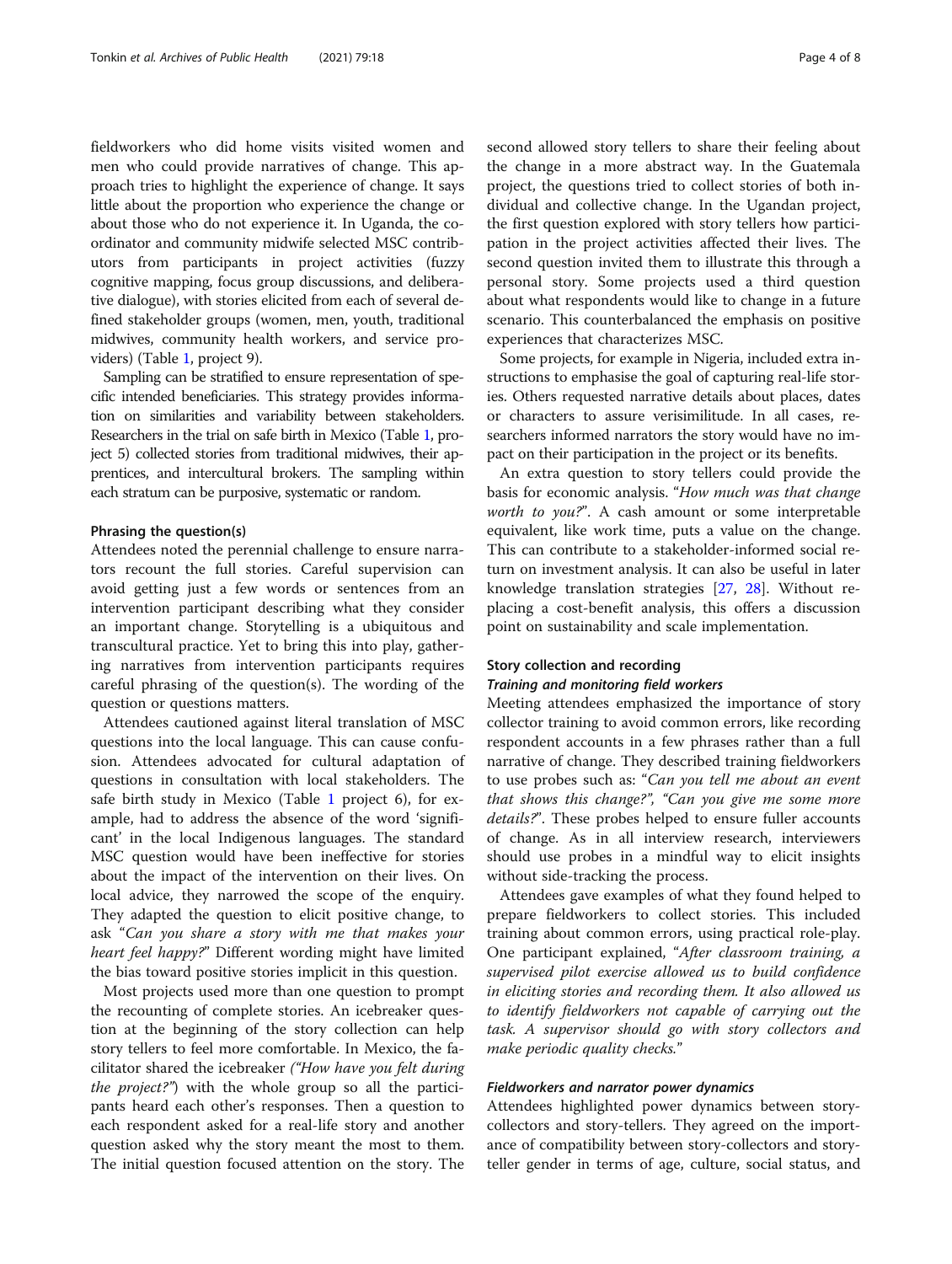language. Story collectors must speak the local languages and have good knowledge of their communities. Story tellers need to be able to trust story collectors. Matching storytellers and story collectors by age helps. Each generation has its own sub-cultural and linguistic norms that are not always intelligible to outsiders. Genuine narratives emerge more easily when story-collectors and story-tellers do not have major power differentials.

The Camino Verde project in Nicaragua and Mexico added a new dimension by including the MSC in a midterm peer evaluation. Community members from 75 intervention sites visited each other to collect the stories of their peers. As they discussed the most meaningful stories (see below, Analysis), they shared experience and evaluated each other's progress. Their shared interests gave the stories added meaning, reaffirming and motivating those who implemented the complex participatory intervention.

#### Methods for recording stories

The researchers described three strategies they had used for recording stories. 1) Audio recording with verbatim transcription. 2) Note-taking during the story, backchecking with the story tellers before a full write-up. 3) Self-written stories by the story tellers themselves. Each method has its advantages and disadvantages. How best to record stories depends on language, literacy of participants and personal preference. The meeting attendees discussed the consequences of recording or writing the stories. Notwithstanding the advantages of electronic recording, the paper option had notable benefits for those who contribute stories. In many communities, it is uncommon to be recorded while speaking. Audio recording can lead to a stilted product or make participants feel insecure about sharing information. The intercultural brokers in Mexico used paper for notes and, in some cases, drawings of their stories. Indigenous participants with limited writing ability enjoyed illustrating their story, increasing their engagement with the exercise.

A few questions can help prospective MSC users to decide how to record stories: Is the language used by the story tellers oral or written? What is the level of literacy of the story tellers, in any language? How would story tellers prefer to record their stories? How experienced are the story-collectors in note taking?

#### Methods for data analysis

The meeting reviewed four methods to analyse MSC stories: hierarchical group analysis, thematic analysis, grounded theory and discourse analysis. Regardless of the analysis strategy, attendees recommended sharing results of the story collection with story tellers and other intervention participants and local stakeholders. This is an opportunity for member checking and to promote discussion and participatory action.

#### Hierarchical group analysis

Elaborated and popularized by Dart and Davis, hierarchical group analysis selects stories and filters them through levels of authority within an organization or program, until a final handful of stories reflect the most significant change [\[9](#page-7-0)]. Selecting stories at each level takes time. Meeting attendees who had used this approach took at least one full day for each level of selection. They used a standard format to register reasons for the selection of each story at each level. Sharing the stories with the group in advance helped to speed things up. Decision-making processes to choose the best story varied between projects. Some used consensus, others voted and still others a mix depending on participant preferences.

The mid-term evaluation of the three-country Choice Disability trial in southern Africa involved the country teams and central team reviewing the stories. Before the meeting, all participants read all the stories from all three countries. Together they selected the most significant stories from each of the three countries. Each participant identified their chosen story and gave their reasons for their choice. Team members voted on selection of stories from each country. They decided to select more than one story per country. The discussion about the stories helped the team to think about what the intervention was really aiming to achieve. It allowed open discussion of the actual and intended direction. The team found reviewing the stories encouraging and validating. The stories reflected how their work could produce profound improvements in the lives of vulnerable people.

Hierarchical group analysis can offer insights into expected and unexpected effects. It can thus be useful to inform mid-stream adjustments. It can remind the team of what they had intended the intervention to achieve at the outset. Collaborative sessions help to identify stories that raise concerns of credibility. Although this is not the right setting to judge veracity of each story; a standardised recording format can include a space to note this concern.

A limitation of hierarchical group analysis is that informative stories do get discarded. Managers at different levels may value different outcomes and narratives of change, and those might be different again from what intended beneficiaries appreciate. Dart and Davis note that "there is no reason to restrict story selection to steering committees and investor groups" [[18](#page-7-0)]. Meeting attendees also reported using other forms of group analysis, such as participants themselves selecting the final stories. This counterbalanced the vertical hierarchy of story selection and gave weight to the priorities of participants.

#### Thematic analysis

Thematic analysis reviews all stories, at least to the point of saturation in the analysis. This allows evaluators to examine different types of changes, independent of the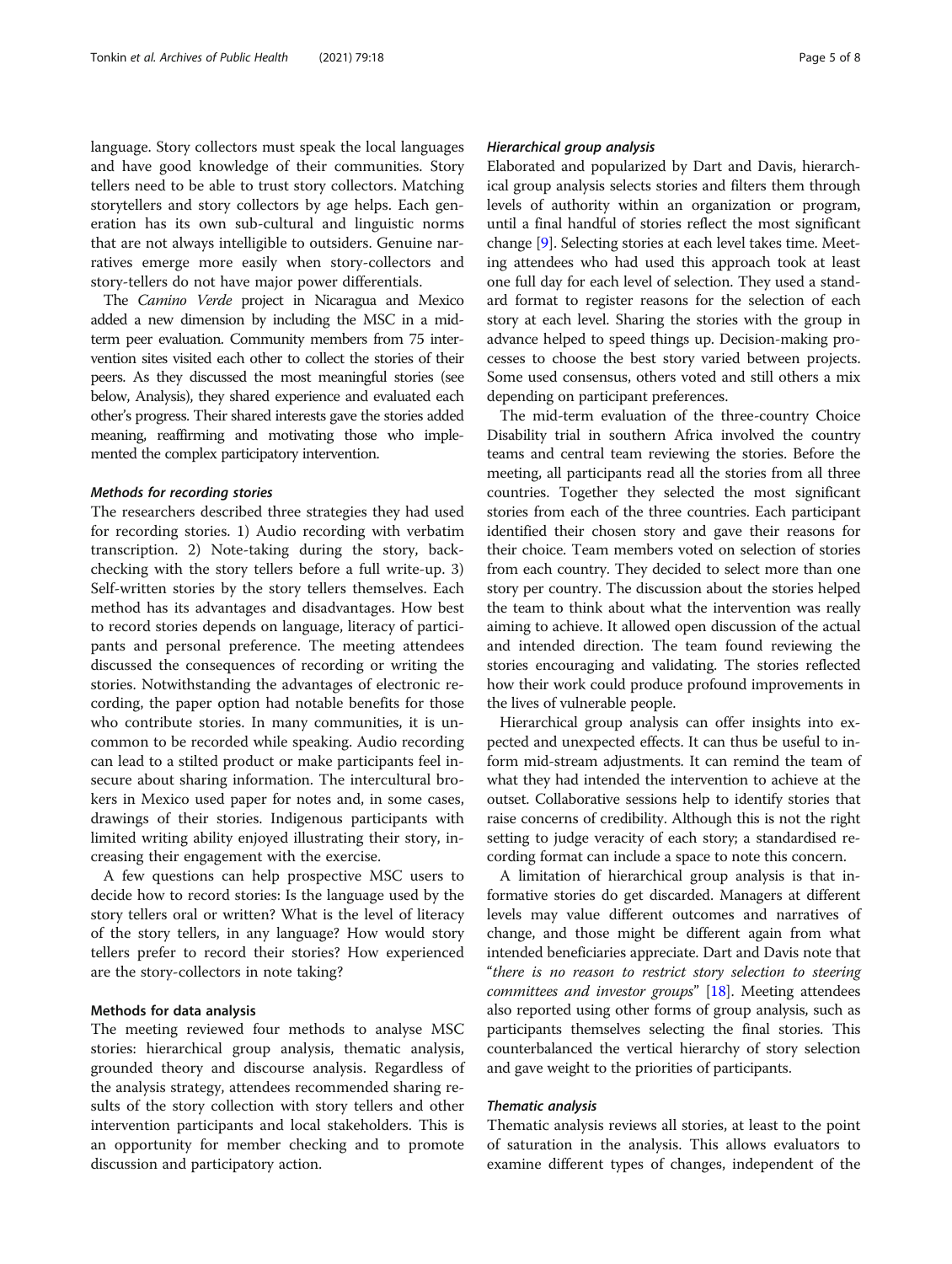intervention implementation team. Within the constraints of the questions asked and who they were asked of, this can provide a fuller picture of the impact. Thematic analysis hopes to identify what the changes were and how these changes happened. The reasons for choices expressed during preceding collaborative selection can inform thematic analysis. These reasons might differ from the original goals of the project as they include the interests of complex intervention beneficiaries and the people involved in implementation.

Thematic analysis can be inductive, when researchers identify themes emerging in the transcripts or reports of the stories. It can also be deductive when researchers use a pre-established theory to inform their themes. Sometimes it is a hybrid of the two approaches. Meeting attendees had mostly used reflexive thematic analysis, adapted from Braun and Clarke [\[25](#page-7-0)]. In this approach, researchers who are familiar with the project objectives and theory of changes build codes and themes from scratch as they review the stories. They then define their meaning, name, and relationships, referring to existing literature and/or a theory of change. They create a theme map to display relationships between concepts. The Mexican team used this approach in the Safe Birth project. The Colombian work with the medical students and the Uganda co-design with marginalised women both used an inductive thematic analysis to define categories of change.

When there is a robust theory of change, this can inform deductive thematic analysis of the MSC stories. The CASC ADA results chain [\[29](#page-7-0)], for example, proposes a partial order of intermediate outcomes from Conscious knowledge, through Attitudes, Subjective norm, Change intention, Agency, Discussion or socialization, and then Action or behavior change. This can provide a framework for deductive thematic analysis. In the mid-stream evaluation in the threecountry Choice Disability trial, researchers looked for these themes in different stories to illustrate progress along this partial order of intermediate outcomes [\[30](#page-7-0)]. The Guatemala analysis used themes in its theory of change (social support, self-esteem and communication) built with fuzzy cognitive mapping. In a separate exercise the same team relied on grounded theory (see below).

Another example of deductive thematic analysis, in the case of educational initiatives, is the application of Blooms taxonomy. This looks for verbs or similar wording in each of Bloom's six levels of learning: 1. Knowledge of previously learned information; 2. Understand the meaning; 3. Apply knowledge; 4. Analyse problems or concepts; 5. Synthesis of elements to create new concepts; and 6. Define evaluation criteria [\[31\]](#page-7-0).

#### Grounded theory

Key to grounded theory is *not* engaging with the literature or a theory of change before beginning analysis.

This avoids shaping the analysis with preconceptions or lexicon from existing research. It allows themes to arise in a genuine way from the data. The Guatemalan project used grounded theory to analyses MSC stories to build their theory of change. They found the same intermediate outcomes recurred in Women's Circles and Deliberative Dialogue. The researchers listed the outcomes and descriptions of how one led to another. The stories described an initial cultivation of trust and a sense of belonging within the group. Participants said this increased their awareness of others in their community. It helped them to feel more confident in their ability to express themselves and share their opinions. The participation could lead to improved relationships with others (friends, family, partners, colleagues, etc.). It improved emotional health and wellbeing. The Guatemalan case showed reduced substance use and it generated a newfound desire to help others within their community.

Grounded theory also supported analysis of the MSC stories collected in the Mexican arm of the Camino Verde trial. Anthropologist Joan Muela found "learning by doing" and "ownership effect" (efecto de lo propio) were emerging themes. Learning about the mosquito's reproductive cycle combined with repeated visits by volunteers [[32](#page-7-0)].

In its conventional form, grounded theory relies on experienced trained social scientists who can genuinely ignore what they already know or believe, to allow the theory to emerge from the data. An alternative grounded theory could emerge from socialized or participatory analysis, without participants pretending to be ignorant of what they know. Without explicit reference to a theory of change or literature, stakeholders analyze story content to generate a theory based on the data. In this case, the emic perspective provides the theory, even if not enunciated as such.

#### Discourse analysis

Discourse analysis includes different approaches to language or systems of meaning [[33](#page-7-0)]. It treats narrative content almost as one might a new language, looking for the choice of words, their frequency and partial order. The stories from traditional midwives in Mexico, for example, showed a transition over the duration of their involvement in the project. Early stories reflected colonialism and acculturation when they saw their knowledge neglected. Later stories reflected emancipation and cultural pride associated with increased cultural safety.

In participatory complex interventions, we expect personal and social transformations. We treat this transformation as a broadly desirable outcome without expecting to control or even to understand the nature of the transformation. Since it often provokes innovation, participatory research can change lexicon and shift meaning. It can be helpful to understand this underpinning of outcomes.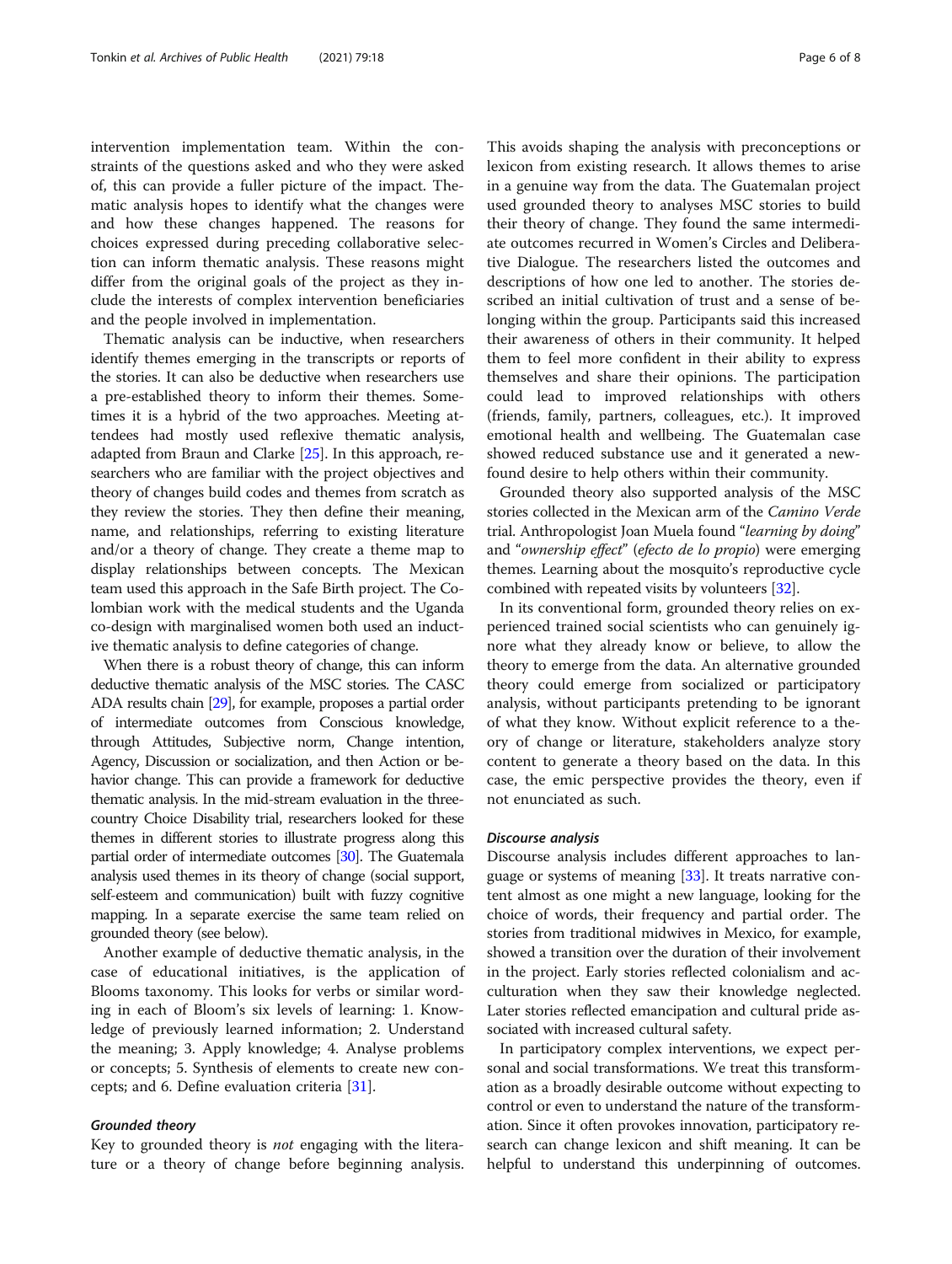With this, we can fine tune the intervention around it. Discourse analysis helps to understand elements of the architecture of transformation. In Mexico, discourse analysis of MSC stories began with open coding to identify words and sequences that reflect transformation. Theoretical sensitivity around words like "emancipatory" or "empowering" allowed us to see the patterned meaning of these in the data. Since discourse analysis depends on the exact words and partial order of words, it is best to work with written or, when literacy or language are issues, recorded stories. Back translation should be part of any translation strategy, although discourse analysis is likely to be more reliable in the language of the stories.

#### **Discussion**

This practice review summarizes practical experience of five aspects of using MSC in participatory health initiatives in different settings, including recruitment (who contributes stories), the questions asked, mechanics of story collection, quality control and analysis. The Montreal meeting echoed some issues already raised in the MSC literature outside of the health sector [[13](#page-7-0), [17,](#page-7-0) [18](#page-7-0)]. There is already ample recognition of the value of careful training of fieldworkers and the value of regular quality checks during MSC stories data collection [\[34\]](#page-7-0). The meeting also revealed field-based insights from using MSC in complex health interventions, particularly on the dynamics of community engagement and participation.

Storytelling is an established tradition in many cultures, which should be a major plus in adopting and adapting narrative evaluation. In research fieldwork, however, storytelling often takes place outside local cultural practices, somehow failing to capitalise fully on the narrative traditions. Attendees were emphatic about the need for practice-based training of fieldworkers in story-collection. They recommended linguistic and cultural adaptation of the questions. They favoured use of multiple questions, probes and regular quality assurance checks. Rather than limiting the evaluation to intended beneficiaries, attendees saw merit in different knowledge users providing and analyzing MSC stories, to collate a full range of accounts of the intervention impacts. Hearing the actual words stakeholders use to describe changes in their lives is a valuable additional product of MSC. One researcher explained the transformative capacity of MSC as "the process of gathering and analyzing the stories creates change in itself".

Attendees also acknowledged the role of MSC in external communications of how the intervention worked. They reported using stakeholder wording in reports, publications and visual media. When MSC is part of a mixed method evaluation of a complex health intervention, the actual words of participants can usefully complement statistics from a quantitative component. Formal thematic analysis of MSC stories can provide depth and dimension to a simple account of impact.

#### Limitations

We are aware this small meeting represents only a fraction of the worldwide experience with using MSC in the health sector. The experience presented and discussed at the meeting arose from an established practice of mixed method participatory research. Some pivotal concerns of the meeting attendees, like the transformative value for intervention beneficiaries, might be less of a concern in conventional researcher-led settings.

A formal step in researcher-led MSC is the clarification or setting of 'domains of change'. These are broad categories by which researchers collect and classify stories [[35\]](#page-7-0). In contrast, participatory research engages stakeholders throughout the process, including contributing narrative evidence. Participatory research also means less emphasis on what type of stories to collect. It focuses on who contributes stories and accepts their concerns as the concerns of the evaluation. Participatory research is often more relaxed than conventional investigator-led research about prior theories and literature. It relies on local ownership and local knowledge.

Important limitations of the MSC technique [\[15](#page-7-0), [20](#page-7-0)] are hard to overcome whatever the context of its application. By its very name and focus on change, MSC is not a comprehensive evaluation approach. In the experience of meeting attendees, its strongest use is in understanding the nature of the change when change does happen. Although results can be surprising, they rarely reveal in why change does not happen. As a qualitative approach, MSC cannot address issues like coverage by the intervention or the proportion of participants who benefit. Attendees had used MSC as one of several approaches in multi-method participatory research. MSC stories are not always comprehensive summaries of the underlying mechanisms of a transformation. This can be better explored with less specialized skills using fuzzy cognitive mapping [\[36](#page-7-0)].

#### Conclusion

The meeting summarized diverse international experience of MSC in complex health interventions. The technique helps to clarify the impact of an intervention and its meaning for individual beneficiaries and their communities. It can explore and characterize unexpected changes. The more we understand about impact on people's lives, the more likely our next interventions will achieve a meaningful impact. The meeting highlighted flexibility and value of the approach in various sociopolitical, cultural and environmental contexts. The application of MSC in both simple and complex interventions will continue to evolve as researchers explore new ways to tell, to record, to analyze, and to use stories.